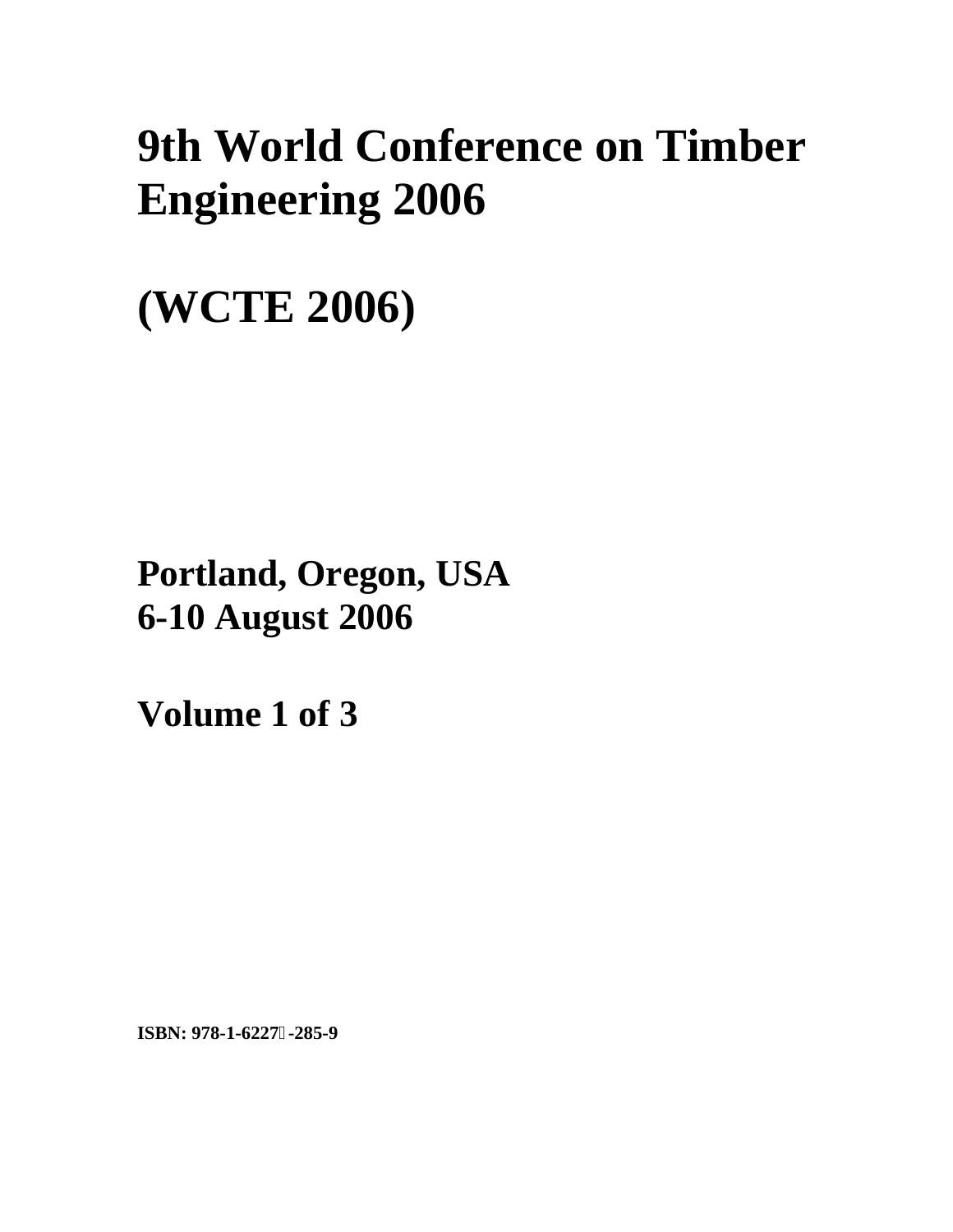**Printed from e-media with permission by:** 

Curran Associates, Inc. 57 Morehouse Lane Red Hook, NY 12571



**Some format issues inherent in the e-media version may also appear in this print version.** 

Copyright© (2006) by the Oregon State University Conference Services All rights reserved.

Printed by Curran Associates, Inc. (2012)

For permission requests, please contact the Oregon State University Conference Services at the address below.

Oregon State University Conference Services 200 LaSells Stewart Center Corvallis, OR 97331

Phone: (541) 737-9300 Fax: (541) 737-9315

conferences@oregonstate.edu

#### **Additional copies of this publication are available from:**

Curran Associates, Inc. 57 Morehouse Lane Red Hook, NY 12571 USA Phone: 845-758-0400 Fax: 845-758-2634 Email: curran@proceedings.com Web: www.proceedings.com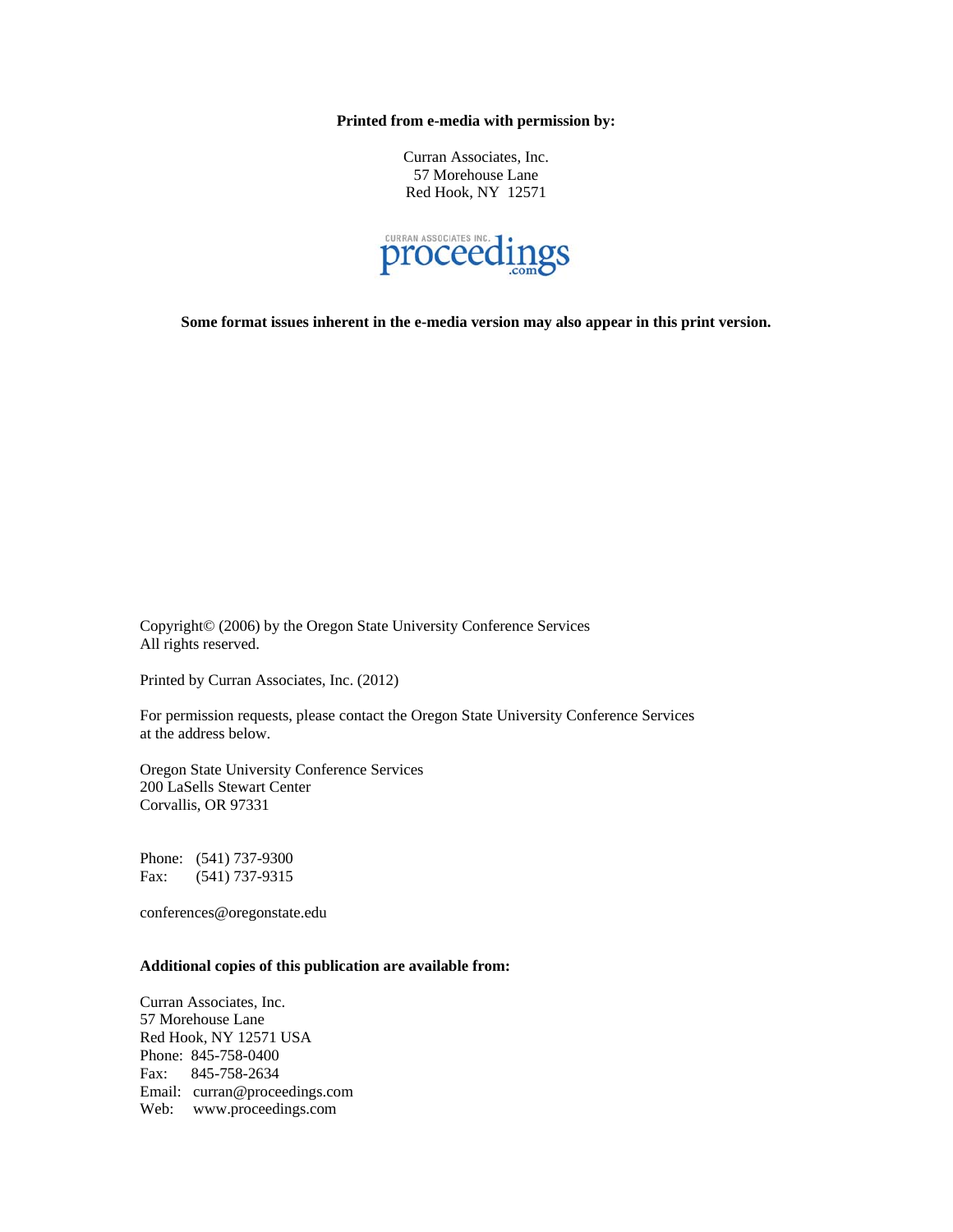## **Table Of Contents**

#### **VOLUME 1**

| Influence Of The Variability Of The Elastic Properties Of Wood And Wood-Based Composites On<br>C. Echavarria, A. Salenikovich             |  |
|-------------------------------------------------------------------------------------------------------------------------------------------|--|
| Formulation Of Elasto-Plastic Moment-Resisting Performance Of Timber Connections Using                                                    |  |
| H. Tanahashi, H. Shimizu, Y. Suzuki                                                                                                       |  |
|                                                                                                                                           |  |
| D. Rammer, S. Zelinka, P. Line                                                                                                            |  |
| S. Zelinka, D. Rammer                                                                                                                     |  |
|                                                                                                                                           |  |
| H. Isoda, H. Okada, N. Kawai                                                                                                              |  |
|                                                                                                                                           |  |
| N. Kawai, Y. Araki, M. Koshihara, H. Isoda                                                                                                |  |
| <b>Benchmarking Seismic Base Shear To Historical Practice For Woodframe Shear Wall Structures  49</b><br>P. Line, D. Rosowsky, D. Gromala |  |
| Y. Liu, C. Ni, H. Rainer, L. Wensheng                                                                                                     |  |
| Reticulated Timber Dome Structural System Using Glulam With A Low Specific                                                                |  |
|                                                                                                                                           |  |
| Y. Iimura, S. Kurita, T. Ohtsuka                                                                                                          |  |
| C. Pirazzi, Y. Weinard                                                                                                                    |  |
|                                                                                                                                           |  |
| Y. J. Tseng, T. H. Chen, T. C. Wu, M. F. Hsu, W. S. Chang                                                                                 |  |
| A. Heiduschke, B. Kasal, P. Haller                                                                                                        |  |
| P. Clouston, S. Liu                                                                                                                       |  |
| Tension Perpendicular-To-Grain Strength Of Wood, Laminated Veneer Lumber, And A Wood                                                      |  |
| T. Hummer, J. Dolan, M. Wolcott                                                                                                           |  |
|                                                                                                                                           |  |
| R. Hairstans, A. Kermani, R. Lawson                                                                                                       |  |
| Long Term Fracture Of Wood Under Mixed Mode Loading: Numerical                                                                            |  |
| R. Moutou-Pitti, F. Dubois, C. Petit                                                                                                      |  |
| J. Nairn                                                                                                                                  |  |
|                                                                                                                                           |  |
| M. Chaplain, T. Dethan, P. Castera                                                                                                        |  |
| P. Tukiainen, S. Koponen                                                                                                                  |  |
| G. J. P. Ravenshorst, J. W. G. Van De Kuilen                                                                                              |  |
| R. Ziethen                                                                                                                                |  |
| T. Ohuchi, K. Yano, Y. Murase, Y. Fujimoto, H. Morita                                                                                     |  |
| M. Mattone                                                                                                                                |  |
| Determination Of Fastener Stiffness And Application In The Structural<br>C. De Oliveira Santana, N. Mascia                                |  |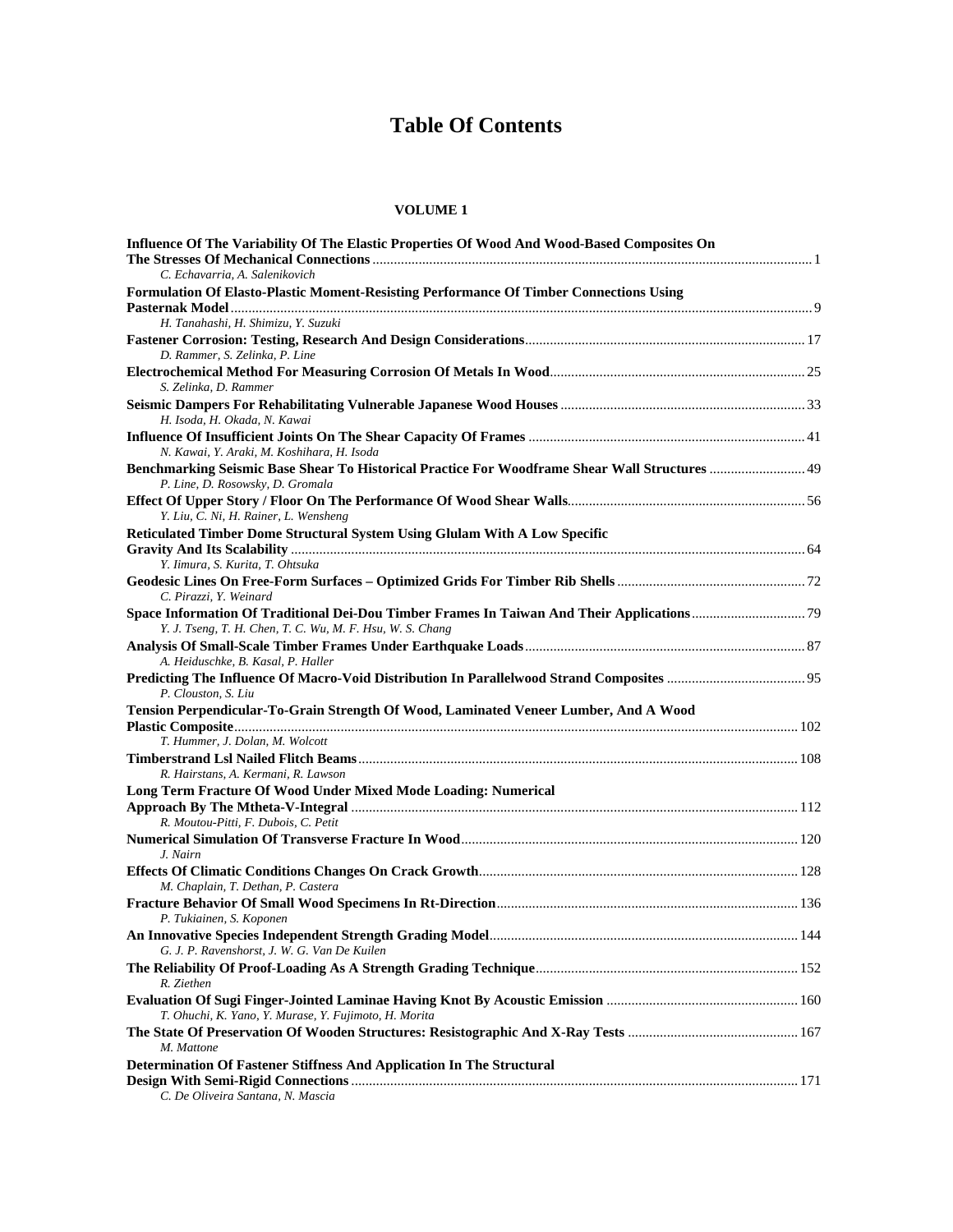| A Parametric Study On The Bearing Capacity Of A Dowel Under Static Load:                                                                                 |  |
|----------------------------------------------------------------------------------------------------------------------------------------------------------|--|
| J. Fernandez-Cabo, M. Avila-Nieto, G. Lopez-Rodriguez                                                                                                    |  |
| J. Schanzlin, U. Kuhlmann, F. Bruhl, B. Deam                                                                                                             |  |
| P. Haller, T. Birk                                                                                                                                       |  |
| R. Leichti, E. Anderson, E. Sutt, D. Rosowsky                                                                                                            |  |
| The Effect Of Specification And Aging On The Strength Properties Of Mortar-Finished Shear Walls 211<br>S. Nakajima, H. Hamasaki, T. Ohkubo, N. Yamaguchi |  |
| Cross-Laminated Timber Wall Segments Under Homogeneous Shear - With And Without Openings 219<br>T. Moosbrugger, W. Guggenberger, T. Bogensperger         |  |
| N. Waltz, B. Douglas                                                                                                                                     |  |
| N. Mascia, L. Vanalli                                                                                                                                    |  |
| T. Williamson                                                                                                                                            |  |
| M. Haiman, B. Baljkas                                                                                                                                    |  |
| C. Erchinger, A. Frangi, A. Mischler                                                                                                                     |  |
| P. H. Lau, P. Moss, A. Buchanan, T. C. Chuo                                                                                                              |  |
| Thermo-Mechanical Analysis Of The Timber Connection Under Fire Using 3d Finite Element Model  279<br>K. Laplanche, D. Dhima, P. Racher                   |  |
| S. Schnabl, G. Turk                                                                                                                                      |  |
| K. Kohara, K. Komoto, A. Imanishi, N. Nakai, A. Takahashi, F. Misawa                                                                                     |  |
| Development Of Ductile And High-Strength Semi-Rigid Portal Frame Composed Of Mixed-Species                                                               |  |
| K. Komatsu, K. Hosokawa, S. Hattori, H. Matsuoka, K. Yanaga, T. Mori                                                                                     |  |
| M. Noguchi, K. Komatsu                                                                                                                                   |  |
| R. Schmidt, P. Lindblom                                                                                                                                  |  |
| J. Negrao, F. Oliveira, C. Oliveira                                                                                                                      |  |
| U. Kuhlmann, B. Michelfelder                                                                                                                             |  |
| Behaviour Of A Timber-Concrete Composite Beam With Glued Connection At Strength Limit State  343<br>A. Ceccotti, M. Fragiacomo, S. Giordano              |  |
| G. Iniguez, F. Arriaga, M. Esteban, I. Bobadilla                                                                                                         |  |
| R. Ziethen                                                                                                                                               |  |
| S. J. Lee, K. M. Kim, J. J. Lee                                                                                                                          |  |
| H. Liu, J. Van De Lindt                                                                                                                                  |  |
| J. Judd, F. Fonseca                                                                                                                                      |  |
| T. Miyake, C. Minowa, H. Isoda, M. Koshihara, T. Tsuchimoto, I. Sakamoto                                                                                 |  |
| T. Nakagawa, M. Ohta                                                                                                                                     |  |
| A. Zangiacomo, F. Lahr                                                                                                                                   |  |
| M. Haiman                                                                                                                                                |  |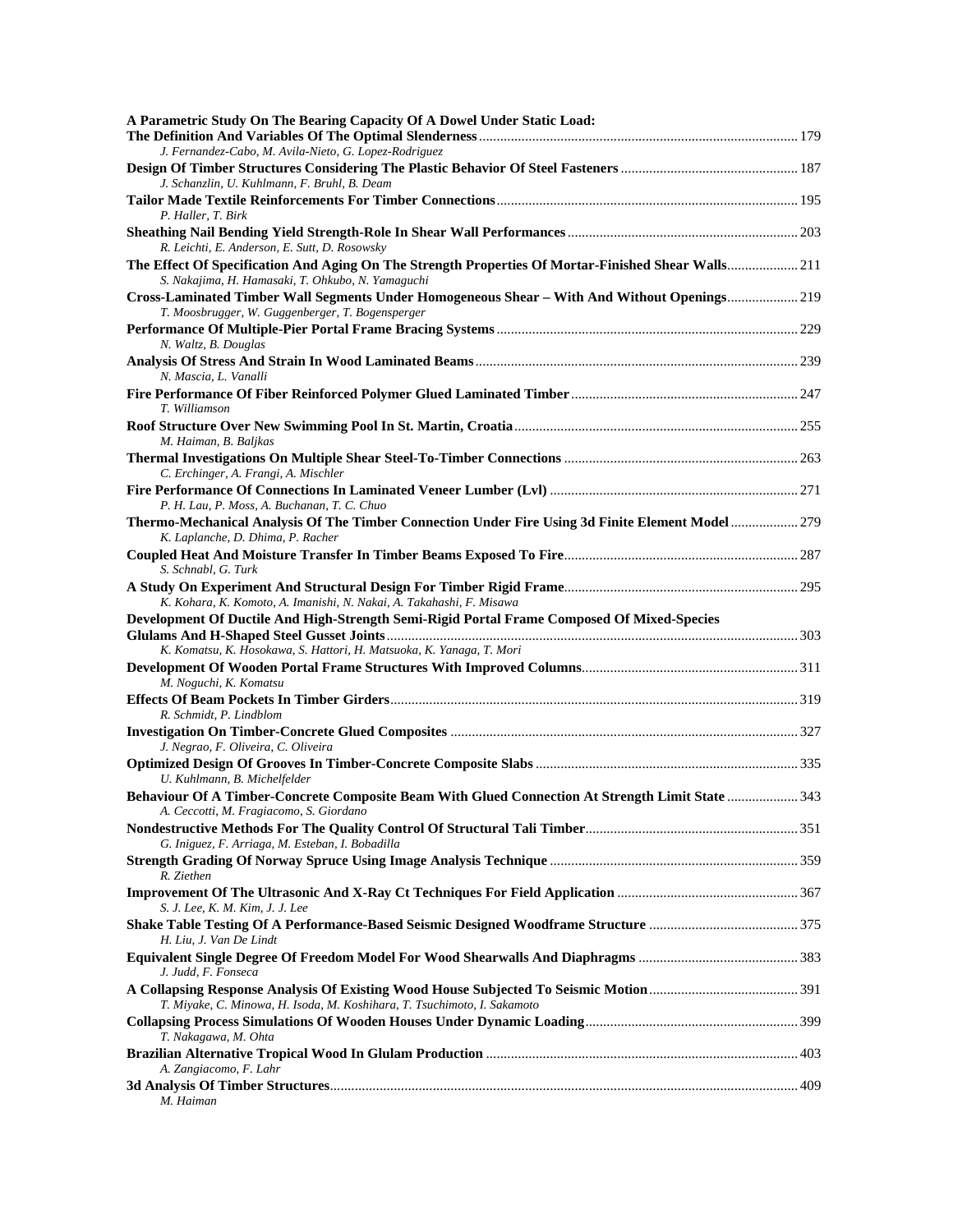| Y. Fujimoto, H. Morita, Y. Iimura<br>Analysis Of Stress At The Girders Of Glued Laminated Wood With Circular Axis And Variable<br>M. Komnenovic<br><b>B.</b> Douglas<br>V. Schleifer, A. Frangi, M. Fontana<br>Behavior Of Eucalyptus Citriodora And Eucalyptus Grandis Structural Members Exposed To Astm<br>E. Moura Pinto, C. Calil<br>H. Takeda.<br>B. Walford, J. Reelick<br>D. Carradine, J. Gonzalez<br>L. Elkins, R. Leichti, J. Morrell<br>D. Kretschmann, R. Faller, J. Reid, J. Hascall, D. Sicking, J. Rohde<br>Y. Kan, Z. Hong-Tie<br>K. Kreher<br>L. Bathon, O. Bletz<br>M. Fragiacomo, R. Gutkowski, J. Balogh, R. Fast<br>L. Jorge, S. Lopes, H. Cruz<br>Establishing Engineering Design Properties Of Structural Timber Based On A Techno-<br>M. Nguyen, G. Foliente, M. Syme, P. Juniper<br>P. De Vries, W. Gard, R. Schuch<br>R. Katzengruber, G. Jeitler, R. Brandner, G. Schickhofer<br>Y. Chen, F. Lam, J. D. Barrett<br>B. Herzog, B. Yeh<br>Empirical Wood Material Model For Three-Dimensional Finite Element Analysis Of A Nail Joint 557<br>J. P. Hong, J. D. Barrett<br>R. Tomasi, M. Piazza, A. Angeli, M. Mores<br>E. Garbin, M. Valluzzi, C. Modena<br>D. Dinehart, R. Hoffman, A. Blasetti |  |
|----------------------------------------------------------------------------------------------------------------------------------------------------------------------------------------------------------------------------------------------------------------------------------------------------------------------------------------------------------------------------------------------------------------------------------------------------------------------------------------------------------------------------------------------------------------------------------------------------------------------------------------------------------------------------------------------------------------------------------------------------------------------------------------------------------------------------------------------------------------------------------------------------------------------------------------------------------------------------------------------------------------------------------------------------------------------------------------------------------------------------------------------------------------------------------------------------------------------------|--|
|                                                                                                                                                                                                                                                                                                                                                                                                                                                                                                                                                                                                                                                                                                                                                                                                                                                                                                                                                                                                                                                                                                                                                                                                                            |  |
|                                                                                                                                                                                                                                                                                                                                                                                                                                                                                                                                                                                                                                                                                                                                                                                                                                                                                                                                                                                                                                                                                                                                                                                                                            |  |
|                                                                                                                                                                                                                                                                                                                                                                                                                                                                                                                                                                                                                                                                                                                                                                                                                                                                                                                                                                                                                                                                                                                                                                                                                            |  |
|                                                                                                                                                                                                                                                                                                                                                                                                                                                                                                                                                                                                                                                                                                                                                                                                                                                                                                                                                                                                                                                                                                                                                                                                                            |  |
|                                                                                                                                                                                                                                                                                                                                                                                                                                                                                                                                                                                                                                                                                                                                                                                                                                                                                                                                                                                                                                                                                                                                                                                                                            |  |
|                                                                                                                                                                                                                                                                                                                                                                                                                                                                                                                                                                                                                                                                                                                                                                                                                                                                                                                                                                                                                                                                                                                                                                                                                            |  |
|                                                                                                                                                                                                                                                                                                                                                                                                                                                                                                                                                                                                                                                                                                                                                                                                                                                                                                                                                                                                                                                                                                                                                                                                                            |  |
|                                                                                                                                                                                                                                                                                                                                                                                                                                                                                                                                                                                                                                                                                                                                                                                                                                                                                                                                                                                                                                                                                                                                                                                                                            |  |
|                                                                                                                                                                                                                                                                                                                                                                                                                                                                                                                                                                                                                                                                                                                                                                                                                                                                                                                                                                                                                                                                                                                                                                                                                            |  |
|                                                                                                                                                                                                                                                                                                                                                                                                                                                                                                                                                                                                                                                                                                                                                                                                                                                                                                                                                                                                                                                                                                                                                                                                                            |  |
|                                                                                                                                                                                                                                                                                                                                                                                                                                                                                                                                                                                                                                                                                                                                                                                                                                                                                                                                                                                                                                                                                                                                                                                                                            |  |
|                                                                                                                                                                                                                                                                                                                                                                                                                                                                                                                                                                                                                                                                                                                                                                                                                                                                                                                                                                                                                                                                                                                                                                                                                            |  |
|                                                                                                                                                                                                                                                                                                                                                                                                                                                                                                                                                                                                                                                                                                                                                                                                                                                                                                                                                                                                                                                                                                                                                                                                                            |  |
|                                                                                                                                                                                                                                                                                                                                                                                                                                                                                                                                                                                                                                                                                                                                                                                                                                                                                                                                                                                                                                                                                                                                                                                                                            |  |
|                                                                                                                                                                                                                                                                                                                                                                                                                                                                                                                                                                                                                                                                                                                                                                                                                                                                                                                                                                                                                                                                                                                                                                                                                            |  |
|                                                                                                                                                                                                                                                                                                                                                                                                                                                                                                                                                                                                                                                                                                                                                                                                                                                                                                                                                                                                                                                                                                                                                                                                                            |  |
|                                                                                                                                                                                                                                                                                                                                                                                                                                                                                                                                                                                                                                                                                                                                                                                                                                                                                                                                                                                                                                                                                                                                                                                                                            |  |
|                                                                                                                                                                                                                                                                                                                                                                                                                                                                                                                                                                                                                                                                                                                                                                                                                                                                                                                                                                                                                                                                                                                                                                                                                            |  |
|                                                                                                                                                                                                                                                                                                                                                                                                                                                                                                                                                                                                                                                                                                                                                                                                                                                                                                                                                                                                                                                                                                                                                                                                                            |  |
|                                                                                                                                                                                                                                                                                                                                                                                                                                                                                                                                                                                                                                                                                                                                                                                                                                                                                                                                                                                                                                                                                                                                                                                                                            |  |
|                                                                                                                                                                                                                                                                                                                                                                                                                                                                                                                                                                                                                                                                                                                                                                                                                                                                                                                                                                                                                                                                                                                                                                                                                            |  |
|                                                                                                                                                                                                                                                                                                                                                                                                                                                                                                                                                                                                                                                                                                                                                                                                                                                                                                                                                                                                                                                                                                                                                                                                                            |  |
|                                                                                                                                                                                                                                                                                                                                                                                                                                                                                                                                                                                                                                                                                                                                                                                                                                                                                                                                                                                                                                                                                                                                                                                                                            |  |
|                                                                                                                                                                                                                                                                                                                                                                                                                                                                                                                                                                                                                                                                                                                                                                                                                                                                                                                                                                                                                                                                                                                                                                                                                            |  |
|                                                                                                                                                                                                                                                                                                                                                                                                                                                                                                                                                                                                                                                                                                                                                                                                                                                                                                                                                                                                                                                                                                                                                                                                                            |  |
|                                                                                                                                                                                                                                                                                                                                                                                                                                                                                                                                                                                                                                                                                                                                                                                                                                                                                                                                                                                                                                                                                                                                                                                                                            |  |
|                                                                                                                                                                                                                                                                                                                                                                                                                                                                                                                                                                                                                                                                                                                                                                                                                                                                                                                                                                                                                                                                                                                                                                                                                            |  |
|                                                                                                                                                                                                                                                                                                                                                                                                                                                                                                                                                                                                                                                                                                                                                                                                                                                                                                                                                                                                                                                                                                                                                                                                                            |  |
| B. Folz                                                                                                                                                                                                                                                                                                                                                                                                                                                                                                                                                                                                                                                                                                                                                                                                                                                                                                                                                                                                                                                                                                                                                                                                                    |  |
| W. Pang, D. Rosowsky, S. Pei, J. Van De Lindt                                                                                                                                                                                                                                                                                                                                                                                                                                                                                                                                                                                                                                                                                                                                                                                                                                                                                                                                                                                                                                                                                                                                                                              |  |
|                                                                                                                                                                                                                                                                                                                                                                                                                                                                                                                                                                                                                                                                                                                                                                                                                                                                                                                                                                                                                                                                                                                                                                                                                            |  |
| A. Sinha, R. Gupta, L. Muszynski                                                                                                                                                                                                                                                                                                                                                                                                                                                                                                                                                                                                                                                                                                                                                                                                                                                                                                                                                                                                                                                                                                                                                                                           |  |
| G. Epp                                                                                                                                                                                                                                                                                                                                                                                                                                                                                                                                                                                                                                                                                                                                                                                                                                                                                                                                                                                                                                                                                                                                                                                                                     |  |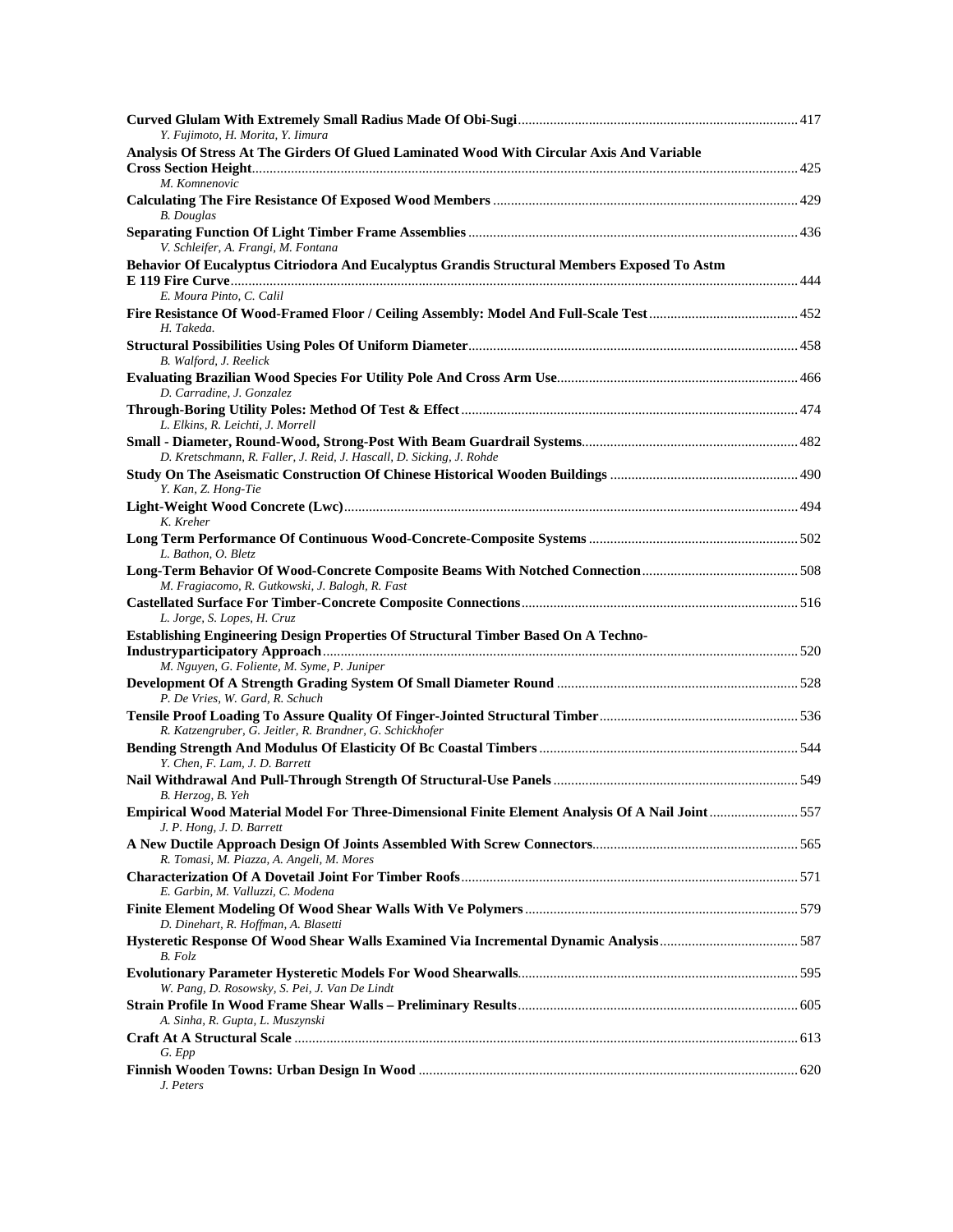| R. Lecomte De Mello                                                                                                                                                                               |  |
|---------------------------------------------------------------------------------------------------------------------------------------------------------------------------------------------------|--|
| S. Ganzerli, L. Ganzerli                                                                                                                                                                          |  |
| C. Calil                                                                                                                                                                                          |  |
| P. Gilham                                                                                                                                                                                         |  |
| R. Glencross-Grant                                                                                                                                                                                |  |
| H. Honda, T. Sasaki, S. Usuki                                                                                                                                                                     |  |
| G. Raftery, A. Harte, P. Rodd                                                                                                                                                                     |  |
| K. Kreher                                                                                                                                                                                         |  |
| <b>Evaluation Of Bucking Strength Of Hybrid Timber Columns Reinforced With Steel Plates And</b>                                                                                                   |  |
| H. Tanaka, T. Ono, H. Idota<br>W. Davids, J. Botting, M. Peterson                                                                                                                                 |  |
| Research And Development At Cbs-Cbt For Acoustically High Performing Timber-Floor-System 711<br>J. L. Sandoz, P. Leistner                                                                         |  |
|                                                                                                                                                                                                   |  |
| T. Toratti, A. Talja<br>K. Salmela, A. Olsson                                                                                                                                                     |  |
| D. Hindman, A. Wicks                                                                                                                                                                              |  |
|                                                                                                                                                                                                   |  |
| A. Dias, J. Kuilen, H. Cruz, S. Lopes                                                                                                                                                             |  |
| E. Lukaszewska, H. Johnsson, L. Stehn<br>Wood-Concrete And Wood-Wood Mixed Beams: A Rational Basis For Selecting The Connections 750<br>J. Fernandez-Cabo, J. Fernandez-Lavandera, J. Avila-Jalvo |  |
| M. Coronado, M. Triche, K. Fridley                                                                                                                                                                |  |
| New Method To Estimate The Load-Slip Characteristic Of The Double-Sheared Bolted Timber-To-                                                                                                       |  |
| K. Kamachi, N. Ando, M. Inayama                                                                                                                                                                   |  |
| M. Snow, A. Asiz, I. Smith                                                                                                                                                                        |  |
| T. Hirai, T. Tsujino, Y. Sasaki                                                                                                                                                                   |  |
| V. Abbasi, F. Dubois, N. Sauvat                                                                                                                                                                   |  |
|                                                                                                                                                                                                   |  |
| A. Peterson, M. Popovski<br>A. Ceccotti, M. Lauriola, M. Pinna, C. Sandhaas                                                                                                                       |  |
| Seismic Performance Evaluation Of Penetrating Tie Beam With Large Cross-Section By Full-Scale                                                                                                     |  |
| I. Iwamoto, M. Yamada, Y. Suzuki<br>A Study Of Collapsing Process Of Wood Conventional Houses Shaking Table                                                                                       |  |
| M. Koshihara, Y. Araki, H. Isoda, I. Sakamoto                                                                                                                                                     |  |
| Behaviour Of Glulam In Compression Perpendicular To Grain In Different Strength Grades And                                                                                                        |  |
| M. Augustin, A. Ruli, R. Brandner, G. Schickhofer                                                                                                                                                 |  |
| M. Kessel, M. Guenther                                                                                                                                                                            |  |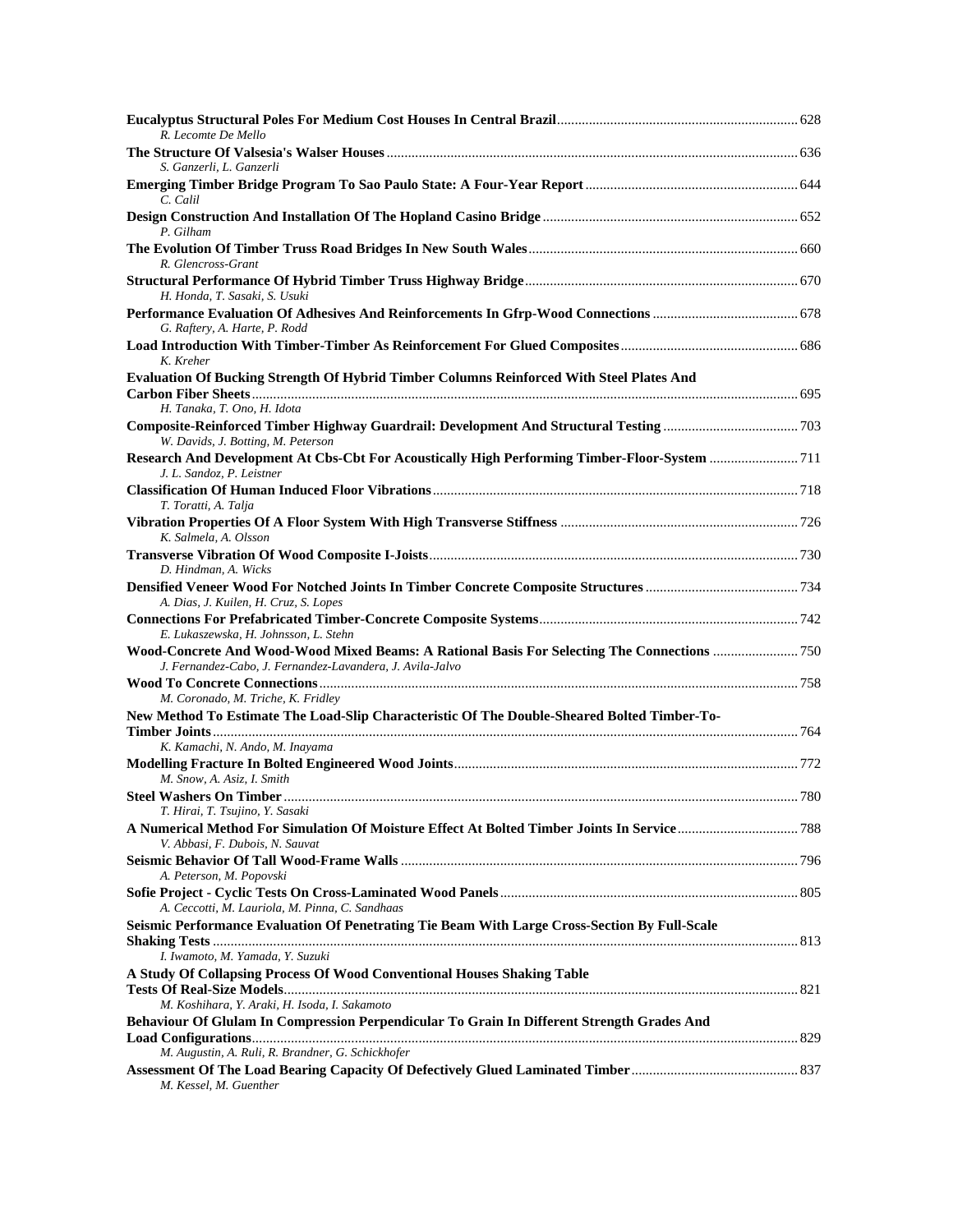| M. Nakatani.T. Mori. K. Komatsu.                                                       |  |
|----------------------------------------------------------------------------------------|--|
|                                                                                        |  |
| L. Kiss, T. Sasaki, A. Toyota, S. Usuki                                                |  |
|                                                                                        |  |
| A. Baltrusaitis, M. Kasiulevicius                                                      |  |
|                                                                                        |  |
| A. Ronnquist, L. Wollebaek, K. Bell                                                    |  |
|                                                                                        |  |
| F. Arriaga, M. Esteban, G. Iniguez                                                     |  |
| Calibration Of A Laboratory Timber Bridge Finite Elements Model Using The Experimental |  |
|                                                                                        |  |
| F. Choi. K. Crews. B. Samali. J. Li                                                    |  |
|                                                                                        |  |
| A. Mina, A. Dias, C. Calil                                                             |  |

### **VOLUME 2**

| H. Ren, Y. Yin, C. Ni, J. Lu                                                                 |  |
|----------------------------------------------------------------------------------------------|--|
| Y. Horita, Y. Hirashima, M. Takeuchi                                                         |  |
| M. Z. Jumaat, A. Bakar, F. Razali, A. H. Abdul Rahim, J. Othman                              |  |
| A. Jorissen                                                                                  |  |
|                                                                                              |  |
| J. Weckendorf, B. Zhang, A. Kermani, R. Dodyk, D. Reid                                       |  |
| A Study On Vibration Characteristics Of Wooden Structure On Each Construction Phase Based On |  |
|                                                                                              |  |
| K. Kohara, F. Misawa, M. Tsuji, M. Ishii, A. Takahashi                                       |  |
| L. Hu, R. Desjardins, Y. H. Chui                                                             |  |
| J. Kanocz, D. Kulikova                                                                       |  |
| Hurricane Proof Buildings - An Innovative Solution Using Prefabricated Modular Wood-         |  |
|                                                                                              |  |
| L. Bathon, O. Bletz, J. Schmidt                                                              |  |
| M. Brunner, M. Schnuriger                                                                    |  |
|                                                                                              |  |
| M. Flach, F. Schönborn                                                                       |  |
|                                                                                              |  |
| K. Tanaka, M. Inoue, H. Fujihara, H. Adachi, Y. Goto, M. Inoue                               |  |
| Development Of "Kusabi-Nageshi" Timber Joint System And The Applied "Staggered               |  |
| T. Shiratori, K. Jung, K. Komatsu                                                            |  |
| H. Fukuyama, M. Inayama, N. Ando                                                             |  |
| H. Habkirk, P. Quenneville                                                                   |  |
| D. Graham, D. Carradine, D. Bender, J. Dolan                                                 |  |
| M. Park, E. Karacebeyli                                                                      |  |
| W. S. Chang, M. F. Hsu, W. C. Chen                                                           |  |
| Z. Martin, T. Skaggs, E. Keith, B. Yeh                                                       |  |
| H. Koch, W. Seim                                                                             |  |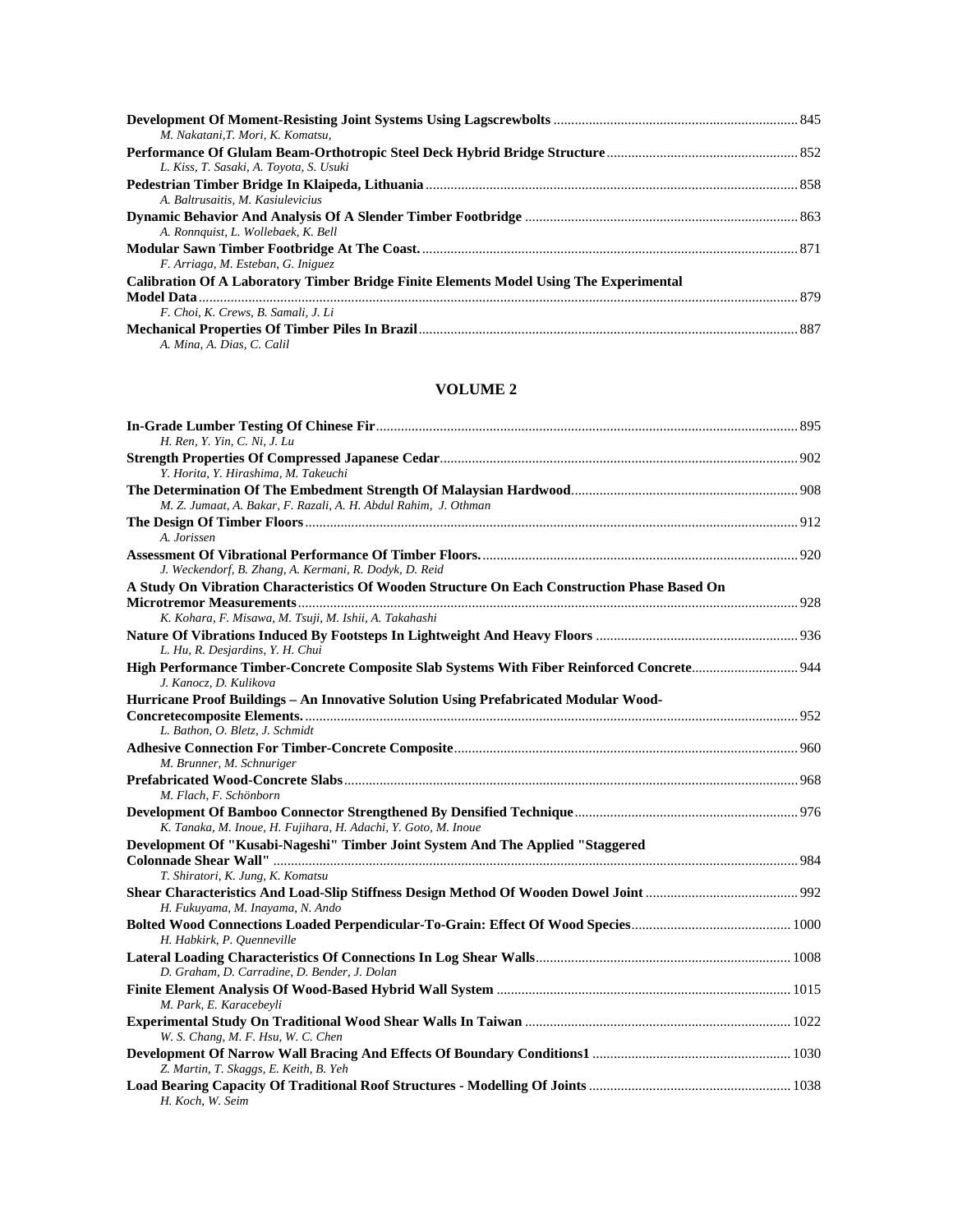| R. Brandner, G. Schickhofer                                                                                                                                        |  |
|--------------------------------------------------------------------------------------------------------------------------------------------------------------------|--|
|                                                                                                                                                                    |  |
| S. Franke, B. Franke, K. U. Schober, K. Rautenstrauch                                                                                                              |  |
| X. Song, F. Lam<br>Evaluation Of Adhesive Performance At Elevated Temperatures For Engineered Wood Products  1068                                                  |  |
| B. Yeh, R. Brooks                                                                                                                                                  |  |
| H. Cruz, J. Custodio                                                                                                                                               |  |
| M. Brunner, I. Engels                                                                                                                                              |  |
| Finger Jointing On Green Maritime Pine Timber - Improving The Process And Final Performances  1093<br>R. Pommier, P. Morlier                                       |  |
|                                                                                                                                                                    |  |
| H. Zhang, D. J. Ridley-Ellis, A. Hapca                                                                                                                             |  |
| M. Kessel, M. Meyer                                                                                                                                                |  |
| B. Wang, X. Liu, F. Lam                                                                                                                                            |  |
| G. Doudak, G. Mcclure, I. Smith                                                                                                                                    |  |
|                                                                                                                                                                    |  |
| K. Vahtikari, A. Mauno, M. Kairi, I. Absetz, P. Heikkinen                                                                                                          |  |
| M. Kairi                                                                                                                                                           |  |
| R. Bittencourt                                                                                                                                                     |  |
| Modern Quality Systems And New Enforcement Solutions For Engineered Wood Products  1155<br>R. Brooks, K. Stochlia, A. Kuchar                                       |  |
| <b>Strength Performance Of Full-Size Structural Timber Of Dryobalanops</b>                                                                                         |  |
| A. Duju, B. Bakar                                                                                                                                                  |  |
|                                                                                                                                                                    |  |
| J. Bregulla, D. Griffiths, V. Enjily<br>Performance Of Bracing Panel Wall Segments Utilizing Wood Plastic Composite Sill Plates  1178                              |  |
| K. Du Chateau, J. Dolan, M. Wolcott                                                                                                                                |  |
| B. Dujic, S. Aicher, R. Zarnic                                                                                                                                     |  |
| Strength And Stiffness Of Prefabricated Wall Panel Assemblies With Different Connection Systems 1194<br>W. Munoz Toro, A. Salenikovich, M. Mohammad, R. Beauregard |  |
| Stochastic Analysis Of Wind Loaded Light-Frame Low-Rise Buildings Using Simplified Models 1202<br>C. Fischer, B. Kasal                                             |  |
|                                                                                                                                                                    |  |
| G. Doudak, G. Mcclure, I. Smith, T. Stathopoulos                                                                                                                   |  |
| W. Richins, T. Larson, J. Lacy, Ryan Kobbe                                                                                                                         |  |
| Y. Li, B. Ellingwood                                                                                                                                               |  |
| A. Doehrer, K. Rautenstrauch                                                                                                                                       |  |
| K. Dahl, N. Bovim, K. Malo                                                                                                                                         |  |
| Retrofit Of Timber Bridges - A System Approach Using Prefabricated                                                                                                 |  |
| L. Bathon, O. Bletz, R. Bahmer                                                                                                                                     |  |
|                                                                                                                                                                    |  |
| B. Stamm, Y. Weinand                                                                                                                                               |  |
| M. Properzi, A. Pizzi, L. Resch, J. F. Bocquet, F. Pichelin, C. Ganne-Chedeville                                                                                   |  |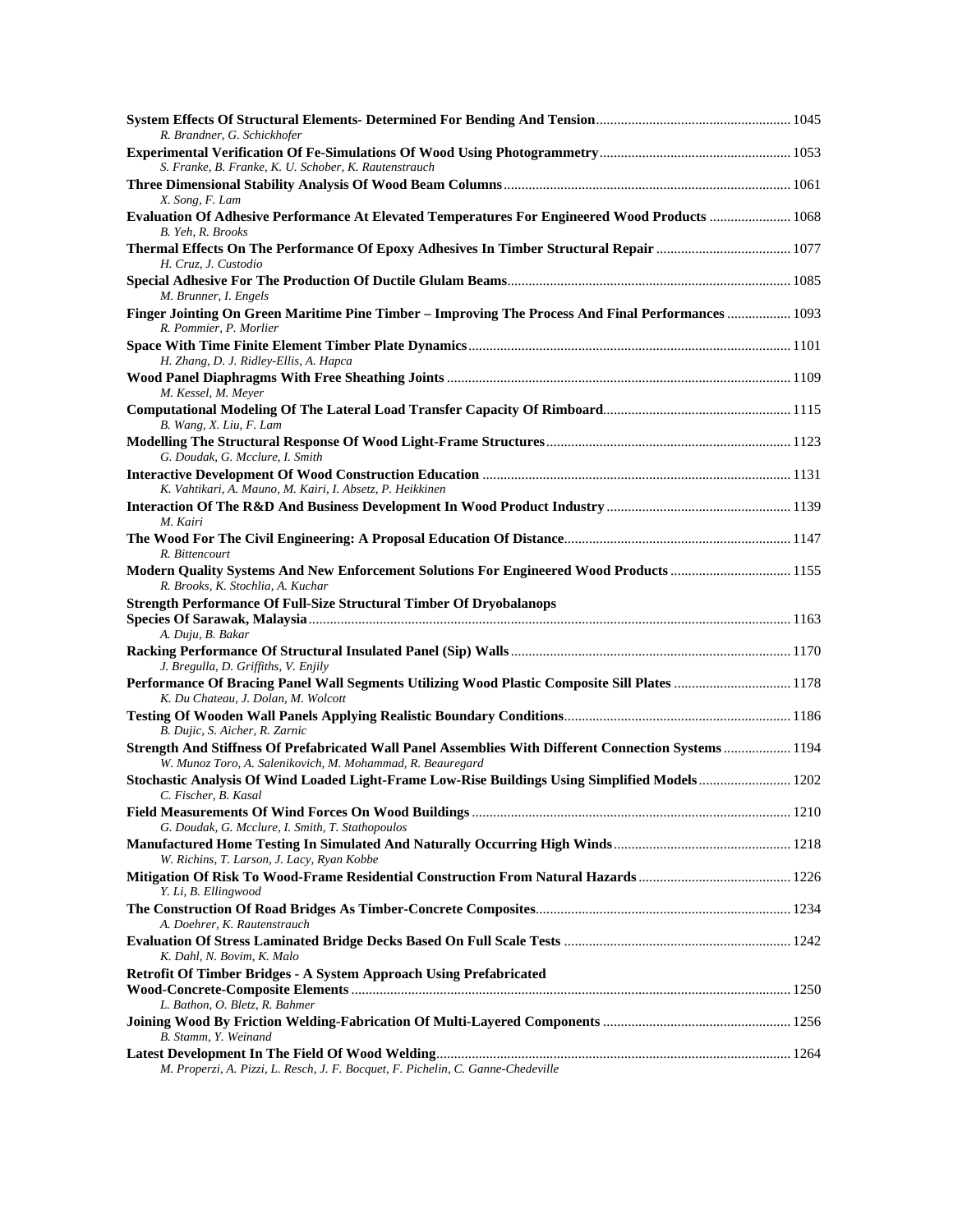| The Mechanical Properties And Microstructure Of Nano And Microparticle-Filled Epoxy Adhesives                                              |  |
|--------------------------------------------------------------------------------------------------------------------------------------------|--|
| Z. Ahmad, M. Ansell, D. Smedley                                                                                                            |  |
| <b>Elastic Properties Calibration Of Orthotropic Timber Deck In Stress-Laminated Truss</b>                                                 |  |
| Cheung, A., Lindquist, M. & Calil Junior, C.                                                                                               |  |
| B. Walford, D. Gaunt                                                                                                                       |  |
| Flexure Properties Of Structural Lumber Products After Long Term                                                                           |  |
| B. Craig, D. Green, D. Gromala                                                                                                             |  |
| G. Boughton, D. Falck                                                                                                                      |  |
| J. Branco, P. Cruz, M. Piazza, H. Varum                                                                                                    |  |
| L. Fardy, Y. Chui, M. Schneider, B. Rogers                                                                                                 |  |
| Investigations On The Effectiveness Of Self-Tapping Screws In Reinforcing Bolted                                                           |  |
| M. Mohammad, A. Salenikovich, P. Quenneville                                                                                               |  |
| M. Inoue, Y. Shirakawa, K. Tanaka, Z. Guan<br>Seismic Performance Evaluation Of Traditional Wooden Structures Reinforced With Horizontal   |  |
| A. Shirayama, Y. Suzuki, T. Sasaki, H. Shimizu<br>Dynamic Tests Of Traditional Wooden House In Kyoto Using Large-Scale Shaking Table  1354 |  |
| T. Suda, Y. Suzuki, H. Shimizu, M. Ogasawara                                                                                               |  |
| A Study On Dynamic Performances Of Wooden Houses Considering The Break Of Joints 1360<br>Y. Araki, M. Koshihara, I. Sakamoto, H. Isoda     |  |
| <b>Characteristics Of External Insulation Compound Systems With Wooden Softboards-Research</b><br>N. Ruther, J. Herlyn, S. Schliesing      |  |
|                                                                                                                                            |  |
| P. Ruther                                                                                                                                  |  |
| J. Langlois, M. Vatovec, P. Westover, R. Preston<br>P. Alam, M. Ansell, D. Smedley                                                         |  |
| K. Malo, A. Holmestad, P. Larsen                                                                                                           |  |
| Climatic Effects On A Bridge With Hyperstatic Timber Structure And Disconnected Roadway:                                                   |  |
| N. Sauvat, F. Dubois, C. Petit                                                                                                             |  |
|                                                                                                                                            |  |
| T. Nakazawa, R. Zhang, Y. Imura, F. Imai, I. Miura                                                                                         |  |
| H. Watanabe, Y. Iimura                                                                                                                     |  |
| A. M. P. G. Dias, H. Cruz, S. Lopes, J. W. G. Kuilen<br>F. Dubois, N. Sauvat, C. Petit                                                     |  |
| M. Okabe, M. Yasumura                                                                                                                      |  |
| J. Kohler, M. Faber                                                                                                                        |  |
|                                                                                                                                            |  |
| L. Ozola, T. Keskkula, J. Miljan<br>W. Bulleit                                                                                             |  |
| J. Kohler, A. Leijten, A. Jorissen                                                                                                         |  |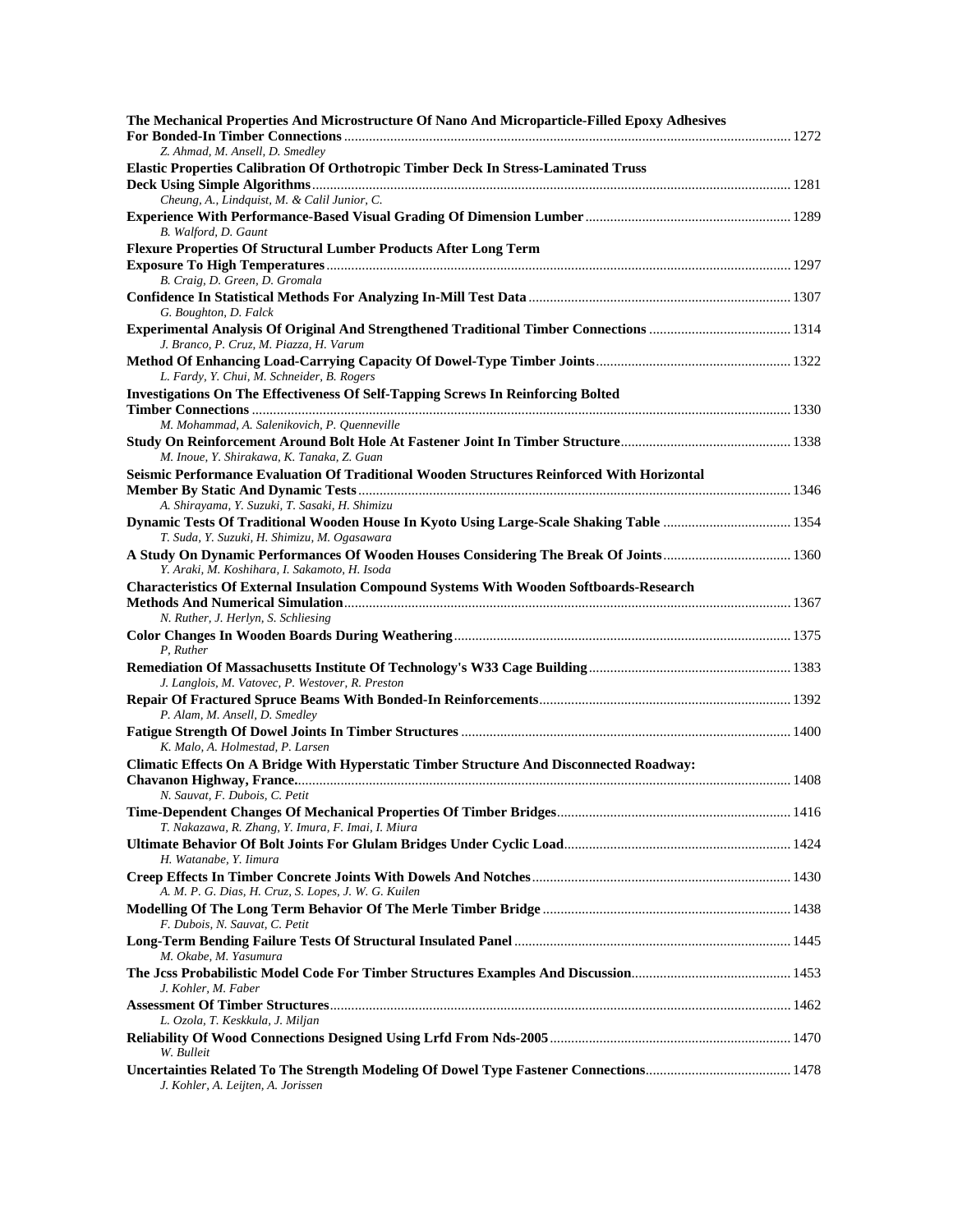| D. Rammer, P. Line.                                                                                                                                                                     |  |
|-----------------------------------------------------------------------------------------------------------------------------------------------------------------------------------------|--|
| K. Crews, B. Hutchings                                                                                                                                                                  |  |
| A Numerical Investigation On The Splitting Strength Of Beams Loaded Perpendicular-To-Grain By                                                                                           |  |
| M. Ballerini, M. Rizzi<br>M. Bickerdike, P. Quenneville                                                                                                                                 |  |
| Seismic Performance Evaluation Of Traditional Wooden House By Alternate Cyclic Loading Test  1519<br>H. Nakaji, Y. Suzuki, M. Gotou, I. Iwamoto                                         |  |
| Shaking Table Test And Earthquake Response Monitoring Of Traditional Japanese Timber Pagoda  1527<br>K. Fujita, N. Kawai, C. Minowa, M. Koshihara, K. Chiba                             |  |
| Experiments On Seismic Safety Of Traditional Timber Temples Part 1: Results Of Horizontal                                                                                               |  |
| T. Ono, Y. Kameyama, A. Sato, T. Kanno<br>Experiments On Seismic Safety Of Traditional Timber Temples Part 2: Results Of Vibration Test  1543<br>Y. Kameyama, T. Ono, A. Sato, T. Kanno |  |
| Performance-Based Engineering For Light-Frame Wood Construction In The Us: Status-Challenges 1550<br>B. Ellingwood, J. Van De Lindt, D. Gromala, D. Rosowsky, R. Gupta, S. Pryor        |  |
| A. Buchanan, T. Gibson, H. Morris                                                                                                                                                       |  |
| H. Rainer, C. Ni, E. Karacabeyli, M. Popovski                                                                                                                                           |  |
| N. Kawai, H. Isoda, I. Sakamoto, H. Okada                                                                                                                                               |  |
| F. Misawa, Y. Misawa, K. Kohara                                                                                                                                                         |  |
| J. Branco, P. Cruz, M. Piazza, H. Varum<br><b>Modernization Of Traditional Korean Building Systems With Engineering Methods</b>                                                         |  |
| K. Shim, J. Park, H. Yeo, Y. Kim, J. Han                                                                                                                                                |  |
| N. Oztank                                                                                                                                                                               |  |
| Long-Term Load Bearing Of Wooden Columns Influenced By Climate And Stochastic                                                                                                           |  |
| R. Hartnack, A. Doehrer, K. Rautenstrauch                                                                                                                                               |  |
| S. Svensson, T. Astrup, P. Hoffmeyer                                                                                                                                                    |  |
| E. Engelund, T. Astrup, S. Svensson, P. Hoffmeyer<br>Influence Of Creep On The Lateral Torsional Buckling Of Glued Laminated Timber Beams 1635<br>U. Kuhlmann, G. Teichmann             |  |
| H. Gotou, T. Chida, S. Usuki                                                                                                                                                            |  |
| S. Harrison, D. Hindman                                                                                                                                                                 |  |
| S. Ukyo, M. Masuda                                                                                                                                                                      |  |
| Influence Of Tension-Perpendicular-To-Grain Stress On Shear Strength Of Southern Pine Glued                                                                                             |  |
| V. Gopu, Y. Chen                                                                                                                                                                        |  |
| B. Murty, A. Asiz, I. Smith, S. Lai<br>G. Coste, A. Kermani                                                                                                                             |  |
| M. Robertson                                                                                                                                                                            |  |
| T. Tannert, F. Lam                                                                                                                                                                      |  |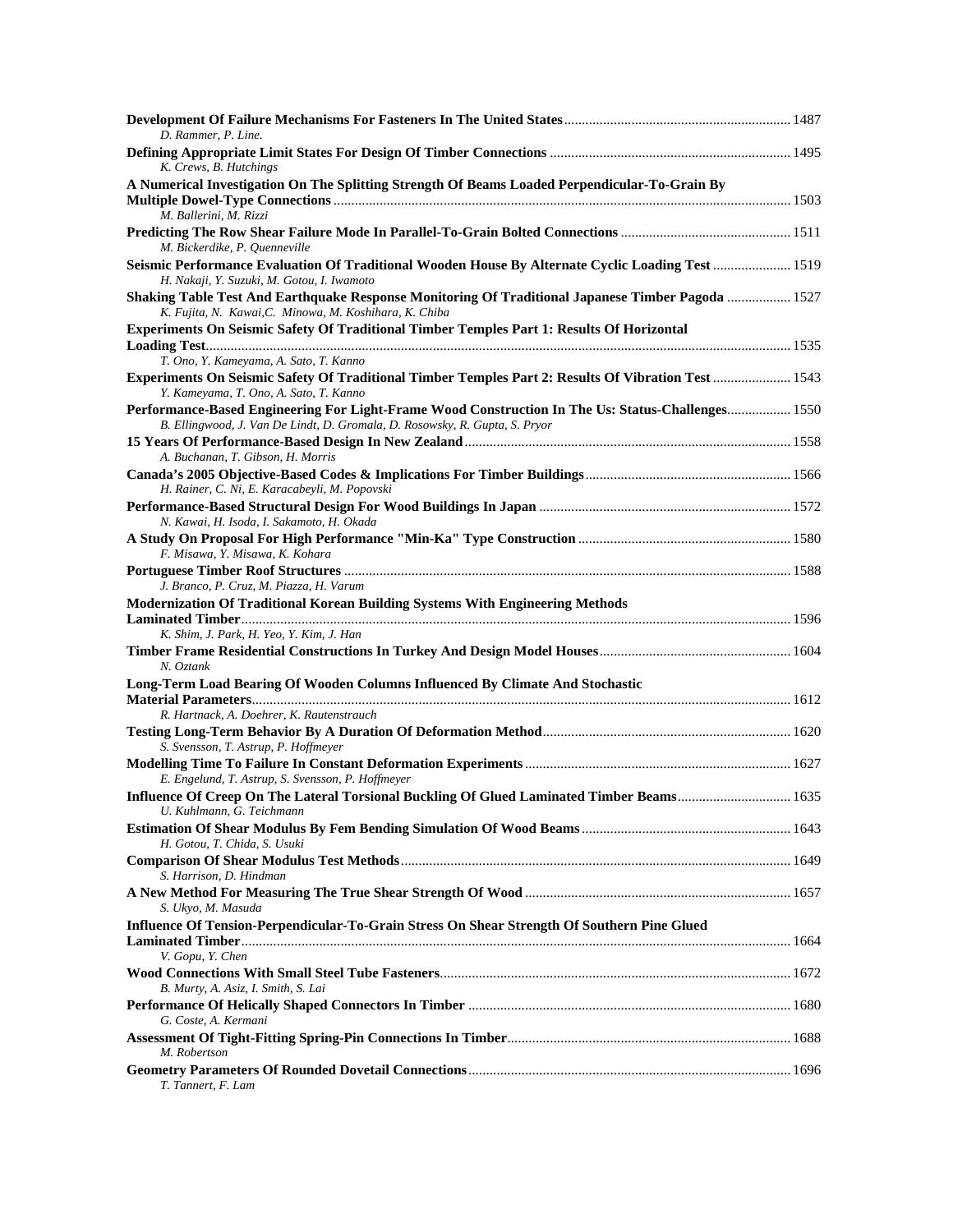| D. Dinehart, H. Shenton, D. Foley, A. Johnston                                                 |  |
|------------------------------------------------------------------------------------------------|--|
| Effect Of Transverse Walls And Vertical Load On The Performance Of Shear Walls                 |  |
|                                                                                                |  |
| H. Cheng, C. Ni, X. Lu, E. Karacabeyli                                                         |  |
| J. Gu, F. Lam, R. Foschi                                                                       |  |
| <b>Estimating Seismic Performance Of Timber Structures With Plywood-Sheathed Walls By</b>      |  |
|                                                                                                |  |
| M. Yasumura, N. Richard, L. Davenne, M. Uesugi                                                 |  |
| George Street, St. Albans, Uk - A Case Study In The Repair Of Historic Timber Structures Using |  |
|                                                                                                |  |
| D. Smedley, P. Alam, M. Ansell                                                                 |  |
|                                                                                                |  |
| G. Gray, P. Gilham                                                                             |  |
| Upgrading And Repair Of Timber Structures With Polymer Concrete Facing And Strengthening  1752 |  |
| K. U. Schober, K. Rautenstrauch                                                                |  |
|                                                                                                |  |
| M. Lehmann, M. Properzi, F. Pichelin, P. Triboulot                                             |  |
|                                                                                                |  |
| A. Palermo, S. Pampanin, M. Fragiacomo, A. Buchanan, B. Deam                                   |  |
|                                                                                                |  |
| J. F. Grandmont, A. Cloutier, C. Thivierge, G. Gendron                                         |  |

#### **VOLUME 3**

| P. Talkad, V. Gopu                                                                                                         |  |
|----------------------------------------------------------------------------------------------------------------------------|--|
| Simulating The Serviceability Stress-Skin Panels With Changing Boundary Conditions - Finite                                |  |
|                                                                                                                            |  |
| C. Gerber, K. Crews, C. Sigrist                                                                                            |  |
| On The Services Responses And Failure Mechanisms Of Stressed-Skin Panels-Experimental                                      |  |
|                                                                                                                            |  |
| C. Gerber, K. Crews, C. Sigrist                                                                                            |  |
| W. Guggenberger, T. Moosbrugger                                                                                            |  |
| Effect Of Loading Waveform On The Fatigue Of Structural Plywood In Shear Through Thickness  1818<br>T. Sugimoto, Y. Sasaki |  |
| M. Vasek, R. Vyhnalek                                                                                                      |  |
|                                                                                                                            |  |
| C. Poertner, W. Seim                                                                                                       |  |
|                                                                                                                            |  |
| M. Batchelar                                                                                                               |  |
|                                                                                                                            |  |
| N. Gattesco, A. Gubana                                                                                                     |  |
| Effect Of Deterioration And Degradation Of Structural Members On The Static Collapsing Behavior                            |  |
|                                                                                                                            |  |
| T. Tsuchimoto, M. Koshihara, M. Matsuda, K. Suzuki, K. Sugimoto, C. Minowa, I. Sakamoto                                    |  |
| B. Kallsner, U. Girhammar                                                                                                  |  |
| <b>Effect Of Testing Methods On The Mechanical Behaviors Of Shear Walls</b>                                                |  |
|                                                                                                                            |  |
| T. Mori, A. Kitamori, K. Komatsu                                                                                           |  |
| K. Gebremedhin                                                                                                             |  |
|                                                                                                                            |  |
| C. H. Wang, R. Leicester, M. Nguyen, G. Foliente, N. Sicad                                                                 |  |
|                                                                                                                            |  |

*R. Leicester, J. Leonard, R. Blanchi*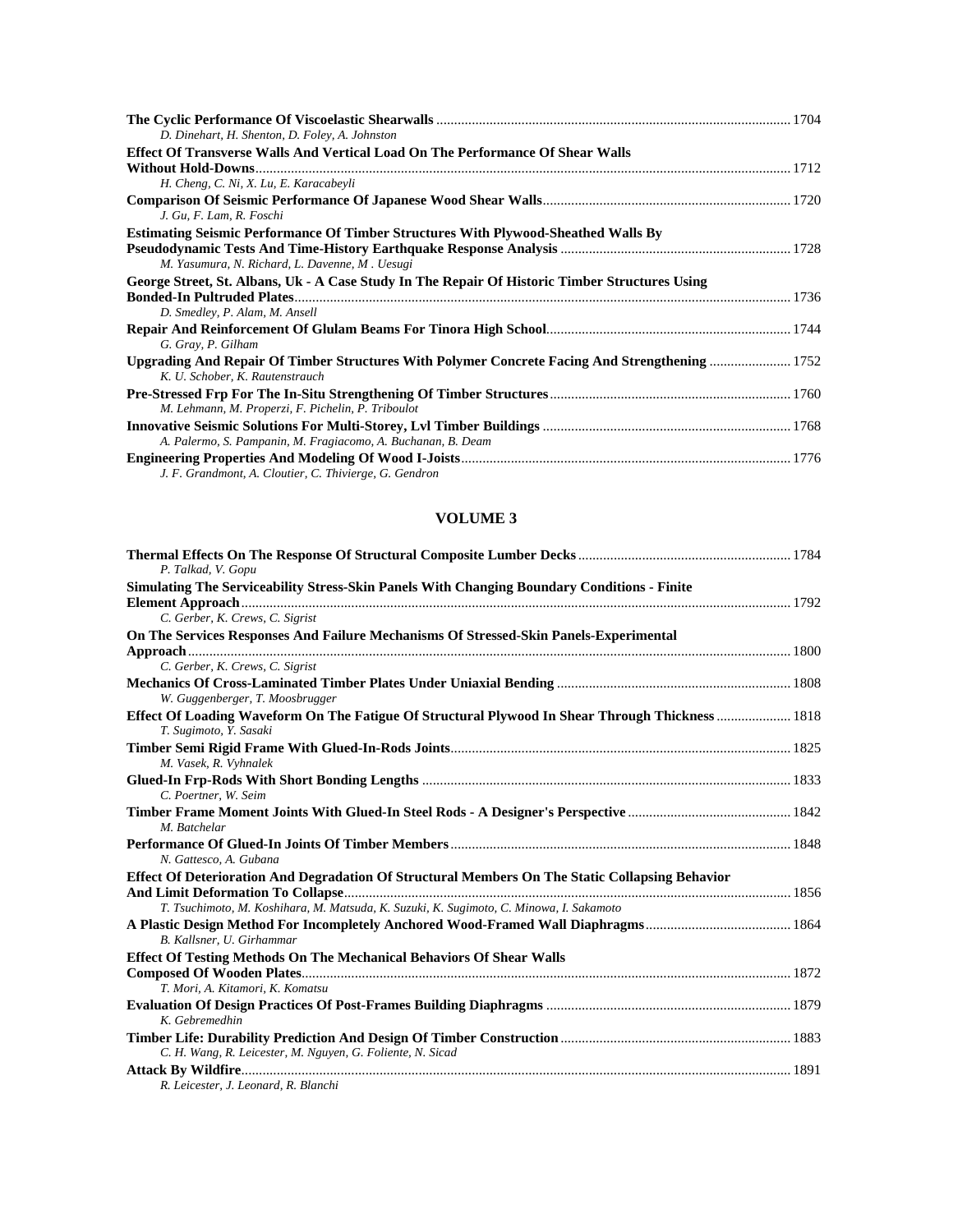| Studies On Fracture Behavior Of Shear Walls Picked From Old Wood House And Reproduced Wall                                     |  |
|--------------------------------------------------------------------------------------------------------------------------------|--|
| T. Tsuchimoto, C. Minowa, N. Nishiyama, M. Koshihara, H. Isoda, Y. Fukumoto, T. Sato, I. Sakamoto                              |  |
| M. Vasek                                                                                                                       |  |
| D. Dinehart, G. Morrissey                                                                                                      |  |
| G. Pirzada, Y. Chui                                                                                                            |  |
| T. Descamps, J. Lambion, D. Laplume                                                                                            |  |
|                                                                                                                                |  |
| A. Gjinolli, J. Vogt<br>N. Kawai, C. Minowa, H. Maekawa, T. Hanazato                                                           |  |
| The Structural System And Analysis Of Timber Construction Built In Tianning Pagoda, China 1955<br>R. Ma, M. He, H. Li, L. Feng |  |
| A Study Of Hongshan Culture The Goddess Temple Wood Construction China Prehistoric Age                                         |  |
| P. Ye, W. Ye, Z. Wang                                                                                                          |  |
| Mechanical Performance Of Korean Traditional Wooden Building Of The Column-Girder Tenon-                                       |  |
| S. R. Han, J. Lee                                                                                                              |  |
| A. Haapio, P. Viitaniemi                                                                                                       |  |
| K. U. Tichelmann                                                                                                               |  |
| R. Hairstans, R. Dodyk, A. Kermani                                                                                             |  |
| <b>Environmental Performance Of Residential Construction: An Assessment Of Processes,</b>                                      |  |
| B. Lippke, J. Perez-Garcia                                                                                                     |  |
| H. Hirasawa, A. Oikawa, A. Kobayashi                                                                                           |  |
| S. Maksimovic, M. Komnenovic                                                                                                   |  |
| D. Wheat, L. Kallivokas, C. Garza                                                                                              |  |
|                                                                                                                                |  |
| R. Taylor, P. Line, J. Showalter, B. Douglas                                                                                   |  |
| <b>B.</b> Douglas                                                                                                              |  |
| J. D. Barrett, F. Lam, F. Rouger, Y. Wang                                                                                      |  |
| K. Bell                                                                                                                        |  |
| P. Mazikins, P. Line                                                                                                           |  |
| J. Raadschelders                                                                                                               |  |
| L. Hu, R. Desjardins, E. Jones                                                                                                 |  |
| M. Valluzzi, E. Garbin, C. Modena                                                                                              |  |
| F. Lam, M. Li, J. Gu                                                                                                           |  |
|                                                                                                                                |  |
| A. Jorissen                                                                                                                    |  |
| I. Smith, A. Asiz, K. Dick, G. Doudak, M. Mohammad                                                                             |  |
| R. Lecomte De Mello, J. De Melo                                                                                                |  |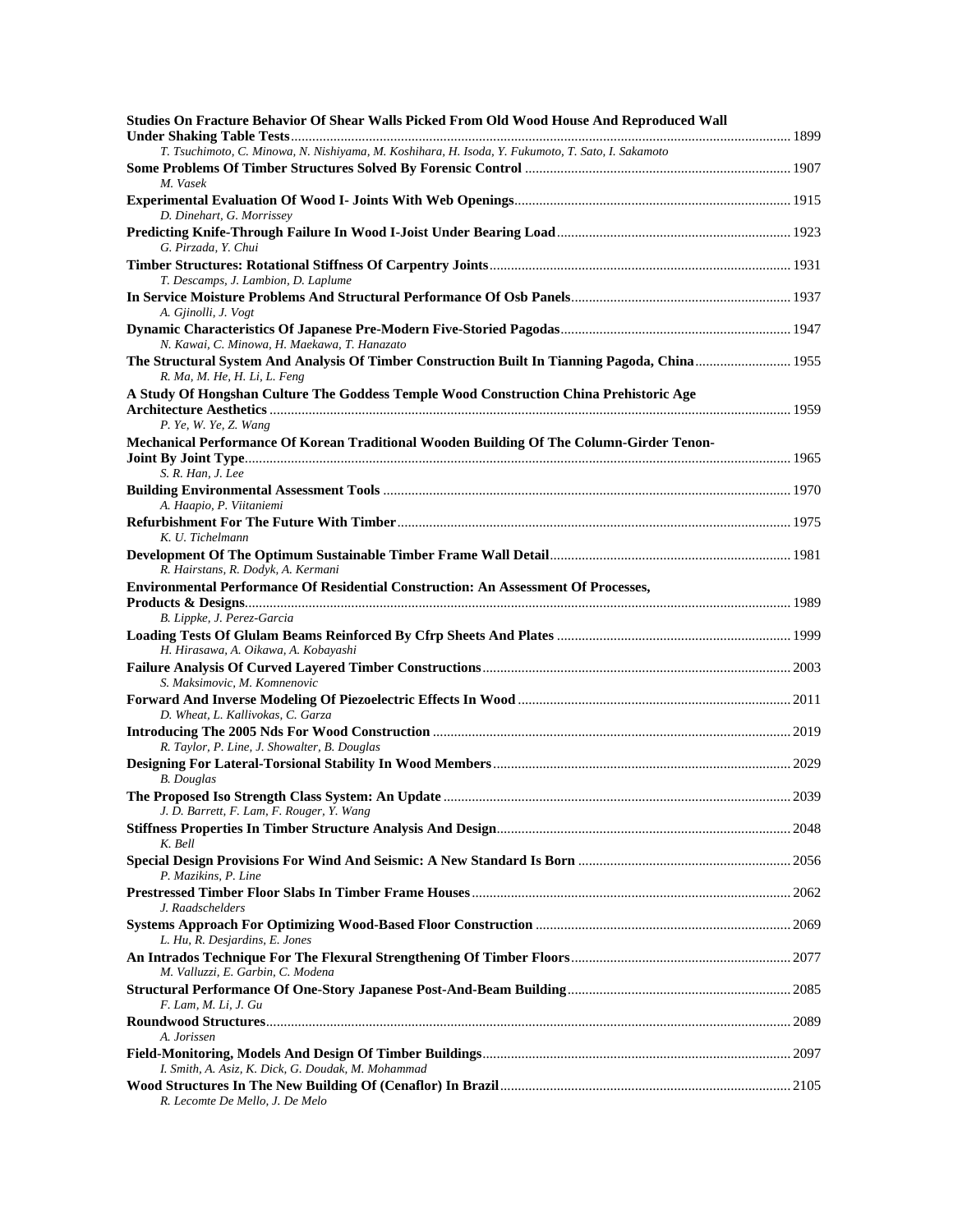| Y. C. Lin, M. Hsu                                                                                                                                              |  |
|----------------------------------------------------------------------------------------------------------------------------------------------------------------|--|
|                                                                                                                                                                |  |
| B. Cas, M. Saje, G. Turk, I. Planinc<br>J. Gruber                                                                                                              |  |
| M. Triche, J. Partain                                                                                                                                          |  |
| S. Cramer, D. Wheat                                                                                                                                            |  |
| M. Haglund                                                                                                                                                     |  |
| R. Tichy, C. Murray                                                                                                                                            |  |
| <b>Moisture-Related Distortions In Wood-Based Floor Structures - Numerical Simulation And</b>                                                                  |  |
| S. Ormarsson, A. Rosenkilde, J. Noren, C. Johansson                                                                                                            |  |
| S. J. Kim, C. Y. Park, J. J. Lee                                                                                                                               |  |
| R. Suikkari, K. Reinikainen                                                                                                                                    |  |
|                                                                                                                                                                |  |
| R. Leicester, C. H. Wang, M. Nguyen, C. Mackenzie, G. Foliente<br>The Study On Practices Of Conducting Saving Policy On Timber Building Materials From 1937 To |  |
|                                                                                                                                                                |  |
| Y. H. Tsai, M. F. Hsu                                                                                                                                          |  |
| A. Buchanan                                                                                                                                                    |  |
| G. Boughton, D. Falck, G. Duff                                                                                                                                 |  |
| Analysis Of Statistical Methods For The Determination Of Characteristic Values Of Italian Red                                                                  |  |
| J. W. G. Van De Kuilen, A. Ceccotti                                                                                                                            |  |
|                                                                                                                                                                |  |
| J. R. Sotomayor Castellanos, H. Ido, Y. Onishi                                                                                                                 |  |
| M. Gong, M. Nakatani, Y. Yang, M. Afzal                                                                                                                        |  |
| A. Filiatrault, B. Folz                                                                                                                                        |  |
| E. Keith, Z. Martin, T. Skaggs, B. Yeh.                                                                                                                        |  |
| Development Of A Performance- Seismic Design Philosophy For Mid-Rise Woodframe Construction:                                                                   |  |
| J. Van De Lindt, D. Rosowsky, A. Filiatrault, M. Symans, R. Davidson                                                                                           |  |
| I. C. Lee, C. Y. Park, J. J. Lee                                                                                                                               |  |
|                                                                                                                                                                |  |
| R. Hairstans, A. Kermani, R. Lawson<br>T. Descamps, S. Datoussaid, L. Van Parys                                                                                |  |
|                                                                                                                                                                |  |
| M. Esteban, F. Arriaga, G. Iniguez                                                                                                                             |  |
| J. Heiekkila                                                                                                                                                   |  |
| P. De Vries, W. Gard                                                                                                                                           |  |
| J. Vessby, A. Olsson                                                                                                                                           |  |
| H. Metsala                                                                                                                                                     |  |
| L. Ozola                                                                                                                                                       |  |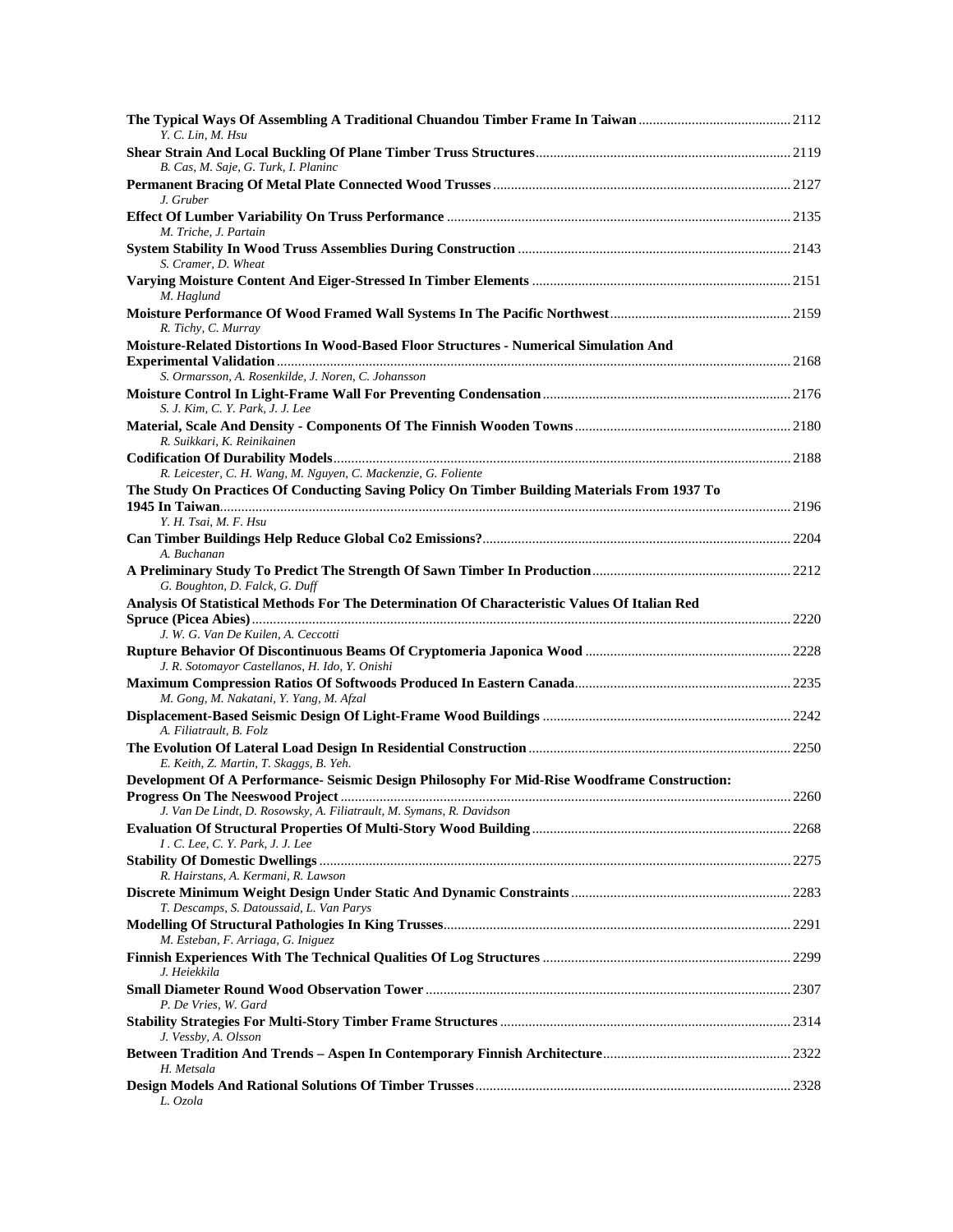| M. He, S. Wu, J. Hu                                                                                                               |  |
|-----------------------------------------------------------------------------------------------------------------------------------|--|
| Finite Element Analysis Of Timber Trusses With Punched Plate Connections With Semi                                                |  |
|                                                                                                                                   |  |
| M. Taazount, P. Racher, J. C. Faugeras                                                                                            |  |
|                                                                                                                                   |  |
| S. Lewis, N. Mason, S. Cramer, D. Wert, P. O'regan, G. Petrov, D. Goclano                                                         |  |
| On The Increasing Importance Of Tensile Loading Perpendicular To The Grain In Some New                                            |  |
| M. Brunner, P. Jung.                                                                                                              |  |
| Residential Deck And Balcony Safety: Design And Testing Of Residential Deck Guard Railings 2369<br>J. Loferski, F. Woeste         |  |
| A New Prediction Formula For The Splitting Strength Of Beams Loaded Perpendicular-To-Grain By                                     |  |
|                                                                                                                                   |  |
| M. Ballerini                                                                                                                      |  |
| S. Vasic, A. Ceccotti                                                                                                             |  |
|                                                                                                                                   |  |
| S. Aratake, T. Arima, H. Tanaka                                                                                                   |  |
|                                                                                                                                   |  |
| A. Asiz, I. Smith, C. Hu, M. Afzal                                                                                                |  |
| Dowel Timber Connections With Two Shear Planes Loaded Parallel-To-The-Grain: Reliability Of                                       |  |
| M. Ballerini, F. Mares, D. Sommavilla                                                                                             |  |
|                                                                                                                                   |  |
| L. Bathon, O. Bletz, R. Bahmer                                                                                                    |  |
| Multi-Scale Approach For Obtaining The Mechanical Properties Of Oriented Strand Board 2409<br>L. Benabou, G. Duchanois, E. Mougel |  |
| Actual Brazilian Habitations In Wood: A Technology In Development Or A Question Of Fashion? 2413                                  |  |
| R. Bittencourt                                                                                                                    |  |
|                                                                                                                                   |  |
| V. Corinaldesi, G. Moriconi                                                                                                       |  |
| G. Correa Stamato, C. Calil, M. Espinosa Martinez, T. Fernandes De Fonte                                                          |  |
|                                                                                                                                   |  |
| K. R. Datye, V. N. Gore, J. M. Joshi                                                                                              |  |
| K. R. Datye, V. N. Gore                                                                                                           |  |
|                                                                                                                                   |  |
| S. Delahunty, Y. Chui                                                                                                             |  |
|                                                                                                                                   |  |
| A. Doehrer, S. Lehmann, K. Rautenstrauch                                                                                          |  |
| M. Dos Anjos Azambuja, A. Alves Dias, C. Calil                                                                                    |  |
|                                                                                                                                   |  |
| J. Eskolin                                                                                                                        |  |
| S. Fabio Cesar, D. Reis De Teive Argollo, R. D. Dione Araujo Cunha                                                                |  |
|                                                                                                                                   |  |
| J. Fiorelli, A. Alves Dias                                                                                                        |  |
|                                                                                                                                   |  |
| G. Freedman, A. Kermani                                                                                                           |  |
| F. Goia Rosa De Oliveira, A. Sales                                                                                                |  |
| Service And Ultimate Load Behavior Of Full-Scale Three-Hinged Glued Laminated Tudor Arch 2466                                     |  |
| V. Gopu, K. Reed                                                                                                                  |  |
|                                                                                                                                   |  |
| Z. W. Guan, D. J. Pope                                                                                                            |  |
| R. Hairstans, R. Dodyk, A. Kermani, R. Lawson, R. Mackenzie                                                                       |  |
|                                                                                                                                   |  |
| J. P. Hong, J. D. Barrett                                                                                                         |  |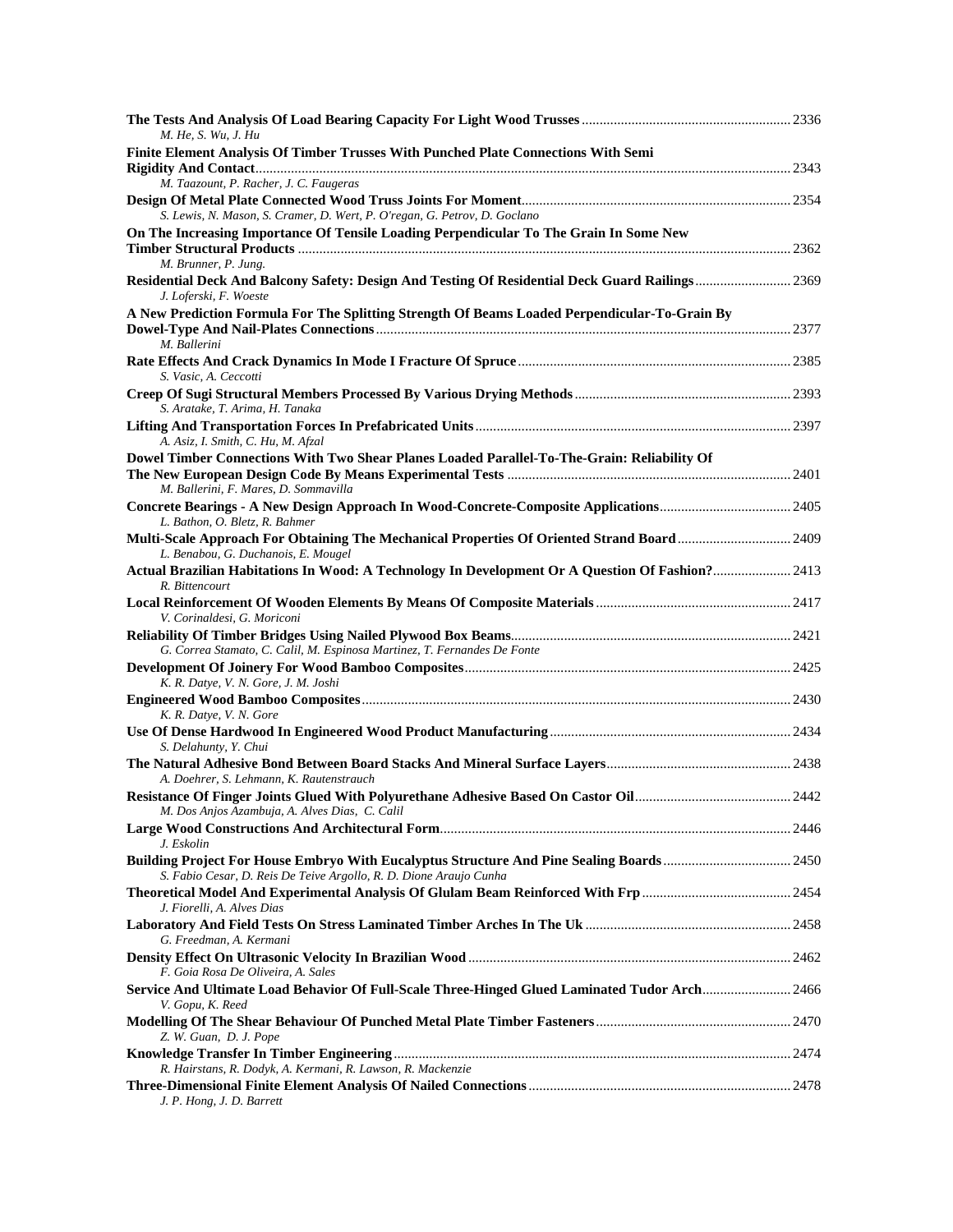| H. Idota, S. Mineoka                                                                                                                  |  |
|---------------------------------------------------------------------------------------------------------------------------------------|--|
|                                                                                                                                       |  |
| M. Inoue, K. Tanaka, M. Inoue, S. Ukyo, Y. Tsunoue, K. Harada                                                                         |  |
| J. Judd, F. Fonseca                                                                                                                   |  |
| M. Z. Jumaat, A. H. Abdul Rahim, J. Othman, F. Razali                                                                                 |  |
| Improvement Of Japanese Traditional Joint By Using Recovery-Property Of Compressed Wood 2498<br>K. Jung, K. Komatsu                   |  |
| K. Kobayashi, N. Ando                                                                                                                 |  |
| R. Lecomte De Mello, J. Eustaquio De Melo                                                                                             |  |
| 3-Dimensional Numerical Analysis About Shear Strength Of Bolted Joint-Double Shear Strength Of                                        |  |
| W. Lee, N. Ando                                                                                                                       |  |
| A. Limam, C. Mathon, M. P. Vincensini, G. Deperraz                                                                                    |  |
| J. Luis Nunes De Goes, A. Alves Dias                                                                                                  |  |
|                                                                                                                                       |  |
| J. Luis Nunes De Goes, A. Alves Dias                                                                                                  |  |
| J. Luis Nunes De Goes, C. Calil                                                                                                       |  |
| J. Machado                                                                                                                            |  |
| A. Mauno, K. Vahtikari, P. Lahti, M. Kairi                                                                                            |  |
| H. Metsala                                                                                                                            |  |
| C. Minowa, I. Sakamoto, Y. Suzuki, F. Kamiya, N. Kawai, T. Miyake, H. Isoda, T. Tsuchimoto, M. Koshihara, I.<br>Nakamura, H. Nakamura |  |
| Forecasting In Time Of Rheological Deflections Of Truss Girders, Consolidated From Wood,<br><b>B.</b> Misztal                         |  |
| G. Natalino, U. Fabio                                                                                                                 |  |
|                                                                                                                                       |  |
| M. Nguyen, R. Leicester, L. Cookson, G. Foliente                                                                                      |  |
| S. Nolte, D. Ridley-Ellis                                                                                                             |  |
|                                                                                                                                       |  |
| D. J. Pope, Z. W. Guan                                                                                                                |  |
| T. Reichert, D. Ridley-Ellis                                                                                                          |  |
| D. Ridley-Ellis, S. Wise                                                                                                              |  |
| P. Rodd, T. Zhou, D. J. Pope                                                                                                          |  |
| Determination Of Mechanical Properties Of Structural Wooden Pieces Using Nondestructive                                               |  |
| A. Sales, F. Rosa De Oliveira, M. Candian, K. P. Miller                                                                               |  |
| J. L. Sandoz, Y. Benoit                                                                                                               |  |
| Study On The Structural Performance Of Traditional Timber House Based On A Static Lateral                                             |  |
| H. Sato, M. Matsuda, K. Fujita, M. Koshihara, I. Sakamoto                                                                             |  |
| J. Schanzlin                                                                                                                          |  |